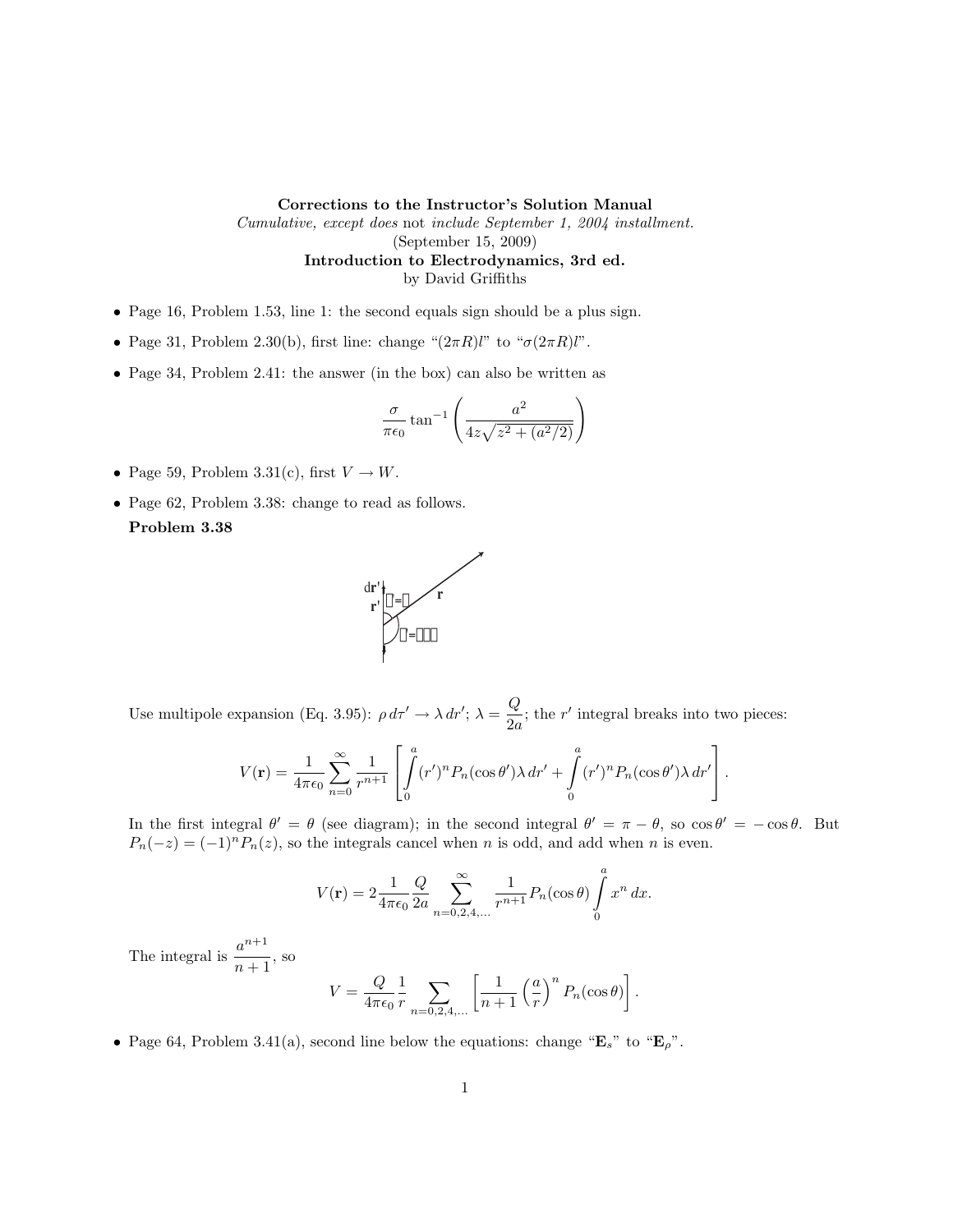- Page 64, Problem 3.41(b), in the equation: remove the hat from  $\mathbf r$  (both times).
- Page 74, Problem 4.6(b): in the figure, the diagonal line should be labeled  $2z$ , instead of z.
- Page 78, Problem 4.17: in the third figure the two "ellipses" should have pointed ends. Also, add at the end "For more detailed figures see the solution to Problem 6.14 (page 117), reading **P** for **M**, **E** for **H**, and D for B."
- Page 79, Problem 4.19: separate off the last two columns of the table to make a separate box as follows:

|              | (top surface)<br>$\sigma_b$                       | (top plate)    |
|--------------|---------------------------------------------------|----------------|
| $\mathbf{a}$ | $4\epsilon_r$ –<br>$\epsilon_0$<br>$\epsilon_r$ - | $\epsilon_r$ . |
| b            |                                                   | $E_{\bm{r}}$   |

- Page 81, Problem 4.24, under "For  $l = 1$ ," part (i):  $A_1 2(b^3 a^3) \rightarrow A_1 (b^3 a^3)$ .
- Page 83, Problem 4.27, last paragraph, line 1:  $r < R \rightarrow r > R$ .
- Page 84, Problem 4.29(a): change the paragraph beginning "From Eq. 3.104" to read as follows:
- From Eq. 3.104:  $\mathbf{E}_2 = \frac{1}{4\pi}$  $4\pi\epsilon_0$ 1  $r^3$  $\int 3(\mathbf{p}_2 \cdot \mathbf{r}) \mathbf{r}$  $\frac{(2 \cdot \mathbf{r})\mathbf{r}}{r^2} - \mathbf{p}_2$ , where  $\mathbf{r} = x\hat{\mathbf{x}} + y\hat{\mathbf{y}} + z\hat{\mathbf{z}}$ ,  $\mathbf{p}_2 = p_2\hat{\mathbf{z}}$ , and hence  $\mathbf{p}_2 \cdot \mathbf{r} = p_2 z.$

$$
\mathbf{E}_2 = \frac{p_2}{4\pi\epsilon_0} \left[ \frac{3z(x\,\hat{\mathbf{x}} + y\,\hat{\mathbf{y}} + z\,\hat{\mathbf{z}}) - (x^2 + y^2 + z^2)\,\hat{\mathbf{z}}}{(x^2 + y^2 + z^2)^{5/2}} \right]
$$
\n
$$
= \frac{p_2}{4\pi\epsilon_0} \left[ \frac{3xz\,\hat{\mathbf{x}} + 3yz\,\hat{\mathbf{y}} - (x^2 + y^2 - 2z^2)\,\hat{\mathbf{z}}}{(x^2 + y^2 + z^2)^{5/2}} \right]
$$
\n
$$
\frac{\partial \mathbf{E}_2}{\partial y} = \frac{p_2}{4\pi\epsilon_0} \left\{ -\frac{5}{2} \frac{2y}{r^7} [3xz\,\hat{\mathbf{x}} + 3yz\,\hat{\mathbf{y}} - (x^2 + y^2 - 2z^2)\,\hat{\mathbf{z}}] + \frac{1}{r^5} (3z\,\hat{\mathbf{y}} - 2y\,\hat{\mathbf{z}}) \right\};
$$
\n
$$
\frac{\partial \mathbf{E}_2}{\partial y} \bigg|_{(0,0)} = \frac{p_2}{4\pi\epsilon_0} \frac{3z}{r^5} \,\hat{\mathbf{y}}; \quad \mathbf{F}_1 = -p_1 \left( \frac{p_2}{4\pi\epsilon_0} \frac{-3r}{r^5} \,\hat{\mathbf{y}} \right) = \boxed{\frac{3p_1p_2}{4\pi\epsilon_0 r^4} \,\hat{\mathbf{y}}}.
$$

But  $\hat{y}$  in these coordinates corresponds to  $-\hat{z}$  in the original system, so these results are consistent with Newton's third law:  $\mathbf{F}_1 = -\mathbf{F}_2$ .

• Page 88, Problem 4.40(a): the statement of the problem in the text skips a step:

$$
\langle u \rangle = \frac{\int u e^{-u/kT} d\Omega}{\int e^{-u/kT} d\Omega}
$$

where  $d\Omega = \sin \theta d\theta d\phi$  and the integral is over all orientations,  $\theta(0 \to \pi)$  and  $\phi(0 \to 2\pi)$ . Setting the polar axis along **E**,  $\mathbf{p} \cdot \mathbf{E} = pE \cos \theta = -u$ , so  $\sin \theta \, d\theta = du/pE$ . Doing the (trivial)  $\phi$  integral, we obtain the expression in the book.

• Page 88, Problem 4.40(a): in the 4th line of equations, change " $\mathbf{P} \cdot \mathbf{E}$ " to " $\mathbf{p} \cdot \mathbf{E}$ "; on the graph, the vertical axis should be labeled " $P/Np$ " (capital N) and the horizontal axis should be labeled " $pE/kT$ " (capital  $E$ ).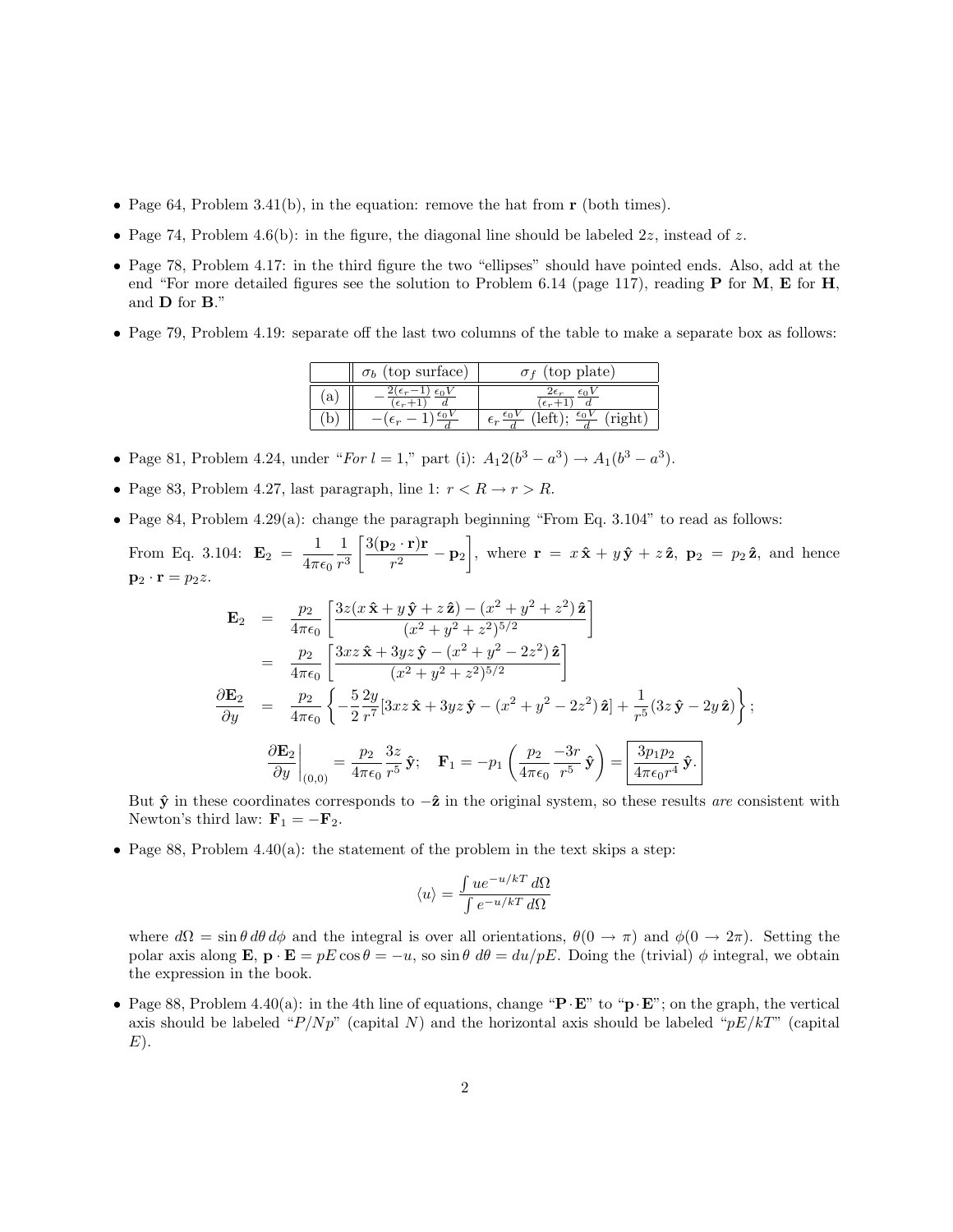- Page 95, Problem 5.25(a), line 1: change "A points in the same direction as  $I''$  to "A is parallel (or antiparallel) to  $\mathbf{I}^n$ .
- Page 105, Problem 5.50: this is part (b). For part (a):

$$
\mathbf{B} = \frac{\mu_0}{4\pi} \int \frac{\mathbf{J} \times \hat{\mathbf{z}}}{\mathbf{z}^2} d\tau \quad \Rightarrow \quad \mathbf{A} = \frac{1}{4\pi} \int \frac{\mathbf{B} \times \hat{\mathbf{z}}}{\mathbf{z}^2} d\tau.
$$

- Page 118, Problem 6.16: in the box at the end of the second line, change  $r = b$  to  $s = b$ .
- Page 119, Problem 6.21(c), end of first line: change minus to plus, so it reads  $\cos \theta_1 \cos \theta_2 + \sin \theta_1 \sin \theta_2$ .
- Page 133, Problem 7.36: the analysis is slightly different for a *superconducting* loop, but the conclusion is the same.
- Page 148, Problem 8.4(a): in the figure, switch x and y labels on the axes.
- Page 149, Problem 8.6: this problem, and the solution given, are misleading, at best, and the solution to part (c) is incorrect. See Babson, et al., Am. J. Phys. 77, 826 (2009).
- Page 151, Problem 8.9(b): in the box, change  $\hat{\mathbf{r}}$  to  $\hat{\mathbf{s}}$ .
- Page 152, Problem 8.9(b): in the first line of equations, change  $I_n$  to  $I_r$  and the final dx to dz.
- Pages 154-155, Problem 8.13: note that if angular velocity is defined with respect to the z axis, then  $\omega_b$ is a negative number.
- Page 164, top line: change the second  $\alpha\beta < 1$  to  $\alpha\beta > 1$ .
- Page 164, Problem 9.16: in the figure, change the apparent minus signs on the vertical axis to decimal points.
- Page 165, Problem 9.18(a), end of line 2:  $\Omega m \rightarrow (\Omega m)^{-1}$ .
- Page 165, Problem 9.18(c), beginning of line 4: remove  $\lambda$ .
- Page 170, Problem 9.29: in the first line,

$$
\frac{1}{2\mu_0}(\tilde{\mathbf{E}}\times\tilde{\mathbf{B}}^*) \quad \text{should read} \quad \frac{1}{2\mu_0}\text{Re}(\tilde{\mathbf{E}}\times\tilde{\mathbf{B}}^*)
$$

and in lines 9-11 the  $\hat{\mathbf{x}}$  and  $\hat{\mathbf{y}}$  terms should be removed (together with the plus sign that follows).

- Pages 182-183, Problem 10.9:  $r$  should be  $s$  throughout (I count 71 occurrences).
- Page 189, Problem 10.22: in the lower left circle, change  $\nabla \cdot \mathbf{B}$  to  $\nabla \cdot \mathbf{A}$ .
- Page 199, Problem 11.10, right before the final box: in the denominator, change 0.02 to 0.01.
- Page 210, Problem 11.25: This problem raises several awkward questions:
	- 1. If you calculate the dipole moment (about the center point on the plane) in the actual configuration (not the image configuration), the charge on the conductor contributes nothing, so the dipole moment should perhaps be  $qz$  (not  $2qz$ ). Shouldn't the answer be divided by 4?